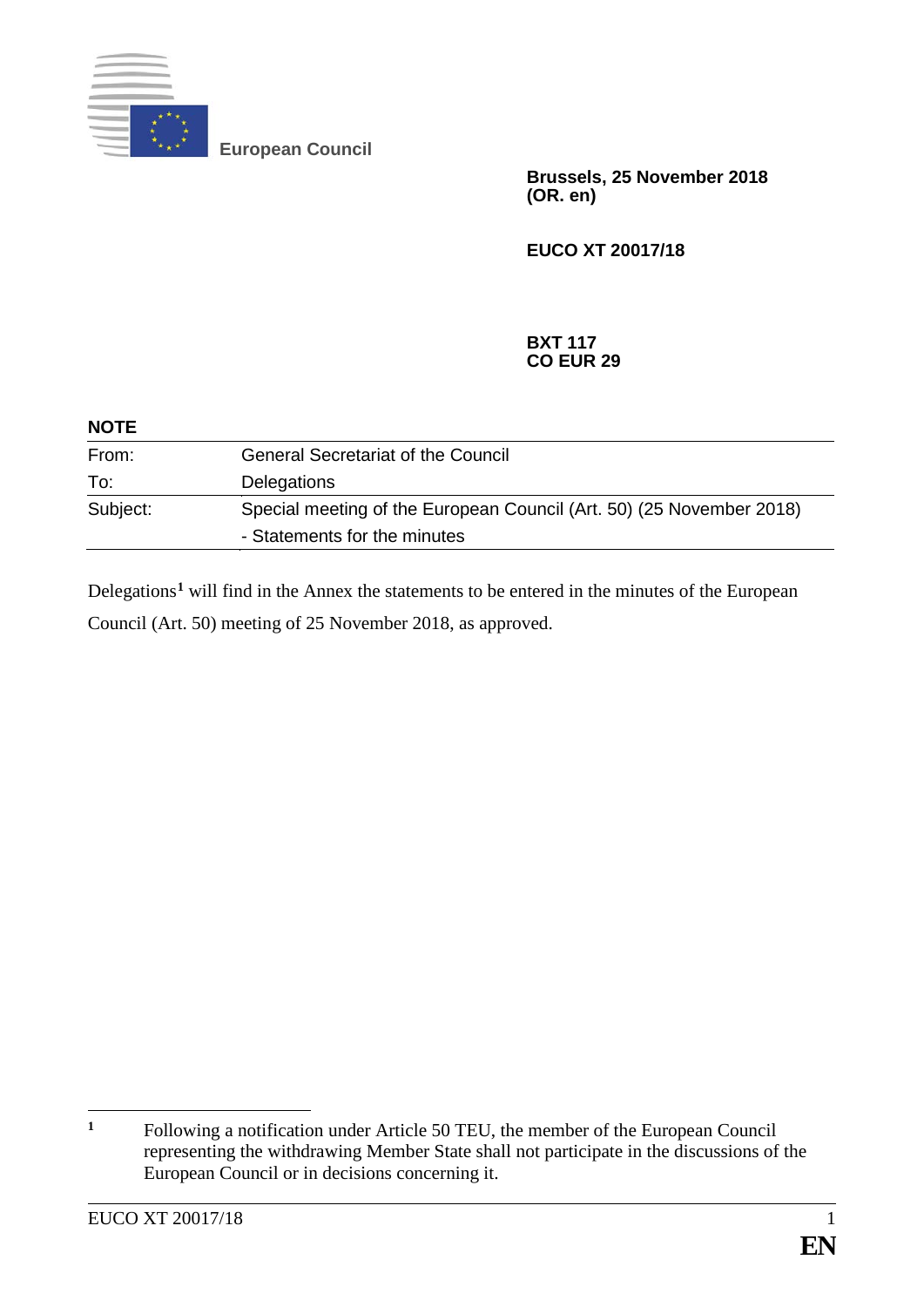## **Declaration regarding the Withdrawal Agreement and the Political Declaration**

The Union negotiated and will conclude the Withdrawal Agreement in the light of the guidelines provided by the European Council under Article 50 TEU. The European Council will continue to provide the necessary political direction in respect of the implementation of this Agreement.

On the basis of its successive guidelines of 29 April 2017, 15 December 2017 and 23 March 2018, the European Council will demonstrate particular vigilance as regards safeguarding the rights and interests of citizens, the necessity to maintain ambitious level playing field conditions and to protect fishing enterprises and coastal communities.

This will apply both when assessing the implementation of the Withdrawal Agreement, if the backstop is to be operationalized, and when considering the future relationship, in particular in the field of environment regarding the alignment to European standards.

As recalled in the Withdrawal Agreement, a fisheries agreement is a matter of priority, and should build on, inter alia, existing reciprocal access and quota shares. Such an agreement should be negotiated well before the end of the transition period.

The European Council and the European Commission welcome the commitments, as reaffirmed in the Political Declaration, to international agreements to tackle climate change, including the Paris Agreement, as well as commitments covering inter alia climate change, building on the level playing field arrangements provided for in the Withdrawal Agreement. In that light, the withdrawal of the United Kingdom from the Union will not affect shared commitments under the Paris Agreement.

Where the Union position to be taken in the Joint Committee relates to the extension of the transition period and the review of the Protocol on Ireland/Northern Ireland, the Council will act in accordance with the European Council guidelines. Any decision on the extension of the transition period will take into account the fulfilment of obligations by the United Kingdom under the Agreement, including its Protocols.